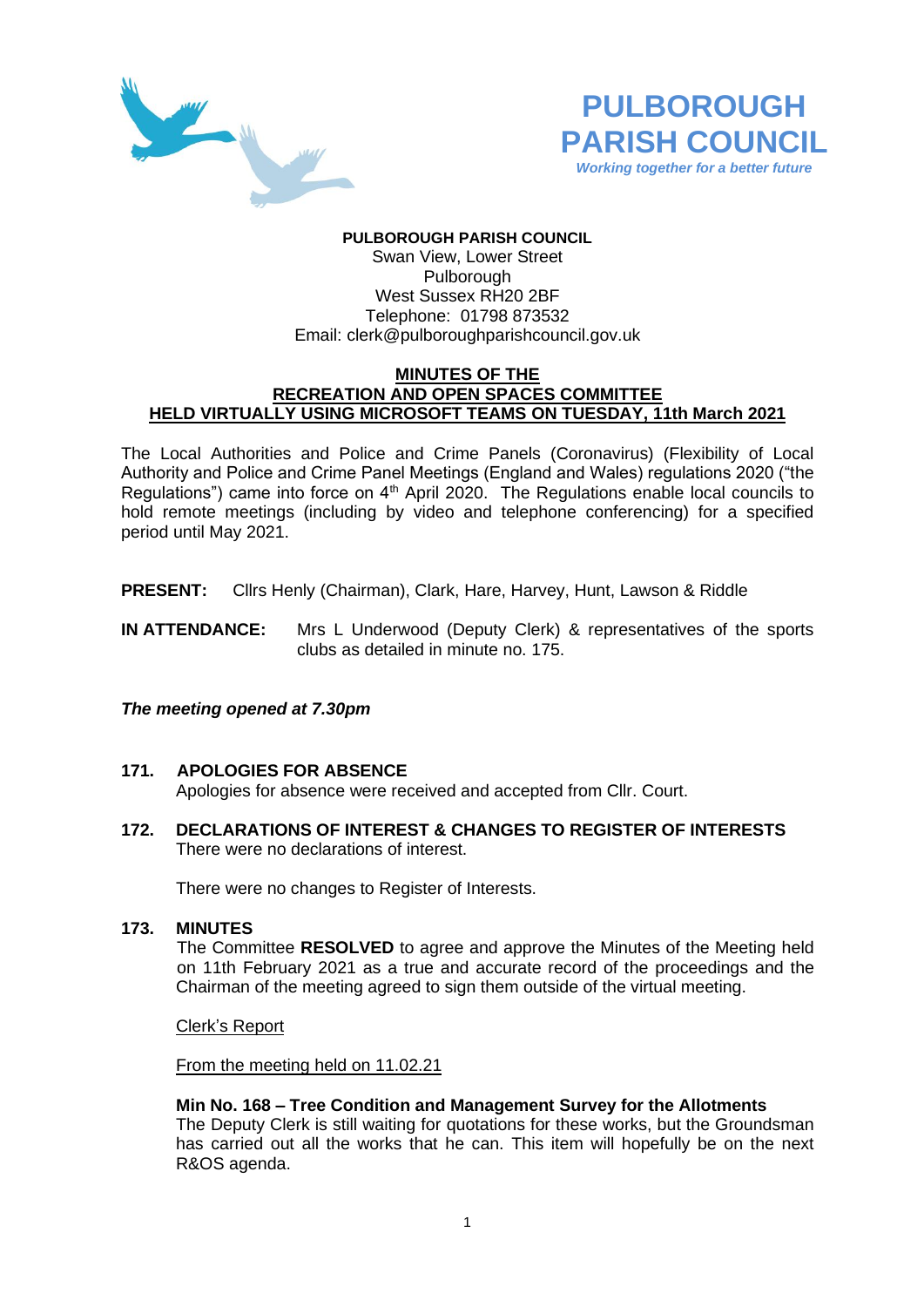From the meeting held on 14.01.21

## **Min. No. 159.1 – Memorial Garden**

The Deputy Clerk attended an onsite meeting to discuss this matter with HDC. HDC agreed that the Parish Council could carry out the suggested works on the two trees within the memorial garden, to be paid for by the Parish Council. They also requested that the work be carried out by a qualified tree surgeon. The Deputy Clerk is in the process of obtaining quotes. They have suggested that the Parish Council may wish to remove the small pavers around the base of the tree and replace with bark or similar, but this can be discussed when the quotations are bought to a meeting.

HDC also advised that they will carry out pointing work to the low wall in the garden and will look at removing the existing macadam on the pavement under the large oak tree (outside the memorial garden), back filling and relay surface course.

*Cllr. Hunt would like to be advised when any works are carried out. The Deputy Clerk advised that she probably wouldn't be told when HDC are doing their works, but can advise her when any tree works are carried out.*

## Additional Updates

There has been a break-in to the shed behind the tractor shed, which held all the grounds equipment for Pocket Park volunteers. Several items have been stolen, amounting to approx. £350.00. Officers do not think it is worth putting in an insurance claim as the policy excess is £250.00. A Police report has been submitted, but since closed as there are no lines of enquiry to follow.

## **174. PUBLIC SPEAKING**

There were no public speakers.

## **175. RECREATION CLUB REPORTS**

Representatives from various clubs gave updates as follows:

## Chris Cook from Sussex Clubs for Young People (SCYP)

Chris had tried to set up a meeting with all clubs to discuss the sports pavilion and funding applications, but only one person was able to attend and then lockdown was put in place, they are hoping to arrange another meeting with the sports clubs, to look at funding options, after Easter.

The Horsham Matters lease expired mid December and so SCYP have been unable to return to the youth centre since August as the school had a pre-school inside the building and so have been meeting outdoors and during lockdown 3 they have engaged with young people who were outside for legitimate reasons and have conducted virtual sessions, which Pulborough youngsters have got involved with. From  $12<sup>th</sup>$  April they can go indoors, with restrictions, but they are short of a venue at the moment, but will focus on outdoor venues with the better weather coming.

## Louise Blunden from Stoolball Club

Louise advised that they are waiting for guidance from Stoolball England as to when they can start playing again, they tend to follow cricket announcements. They have held a league meeting and are hoping to start at the beginning of May, depending on the guidelines and the facilities being available at the sports pavilion, i.e. toilet facilities. They have lost players since 2019, but they are actively trying to recruit new players. They hope to have some practices with the restrictions lifting at the end of March and hopefully they can have some sort of season, playing relaxed friendly style league games, mixing teams up to get going again.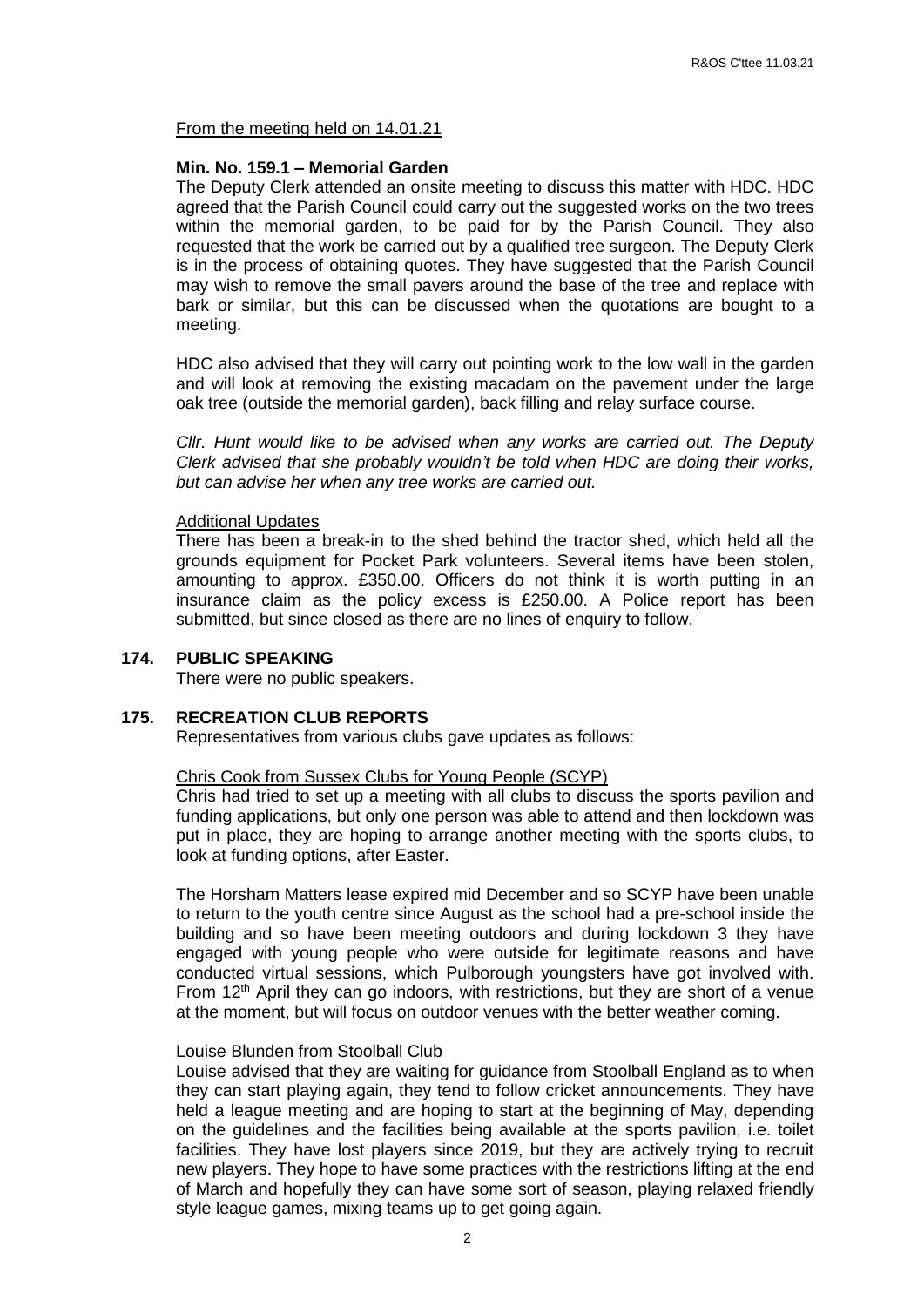#### Maurice Woolgar from the Cricket Club

Maurice Woolgar advised that they hope to play some cricket this season, depending on regulations. The Sussex Cricket League is meeting on 29<sup>th</sup> March when they will hopefully be making a decision as to when the season can start, usually the last Saturday in April or the first Saturday in May. In the meantime, they are preparing the ground and the equipment.

They will also require toilet and handwashing facilities; players can come in whites, so they won't need to use the changing rooms.

Maurice advised again of the recent vandalism to the perimeter rope, but replacement tape has also been vandalised, so the square is left open at the moment.

Cllr. Hare asked about membership for the forthcoming season, Maurice advised that they are starting net practices at the beginning of April and do have a full membership and are looking at previous players to add to that, so have about 15 potentials at the moment.

#### John Walsh from the Bowling Club

John advised that they are waiting for guidance from various bodies, but hopefully to start playing at the end of March/beginning of April. They have various internal competitions, league and friendly matches planned, but does depend on other clubs and their fixtures. Depending on other clubs reactions, they are hoping to have their bar and catering services available after  $12<sup>th</sup>$  April, along with changing facilities.

They don't know how many rinks they can use; they have 6, but they won't know how many people can play per rink until they hear from Bowls England. It was also mentioned that they will have to allow for public booking.

The Deputy Clerk read out messages from representatives who couldn't attend this evenings meeting as follows:

# Sports & Social Club

The social club is hoping to open on  $17<sup>th</sup>$  May, when customers can sit indoors.

#### Football Club

They are waiting to hear about the rest of this season, but not likely to continue and so will start again in September if they can't finish this league. The younger football team (Pythons) are hoping to enter a league for the upcoming season.

#### Snooker Club

They will look to re-open when guidelines advise they can and keep the social distancing etc in place.

Members wanted to update the representatives on the pavilion refurb/rebuild plans and advised that the plans are going through a pre-application process with HDC before a full planning application is put in place. There will be costs involved for that as HDC will advise of the various reports required.

Looking at the funds available, there will be around a £450k shortfall, but that depends on up to date costings, but it is better to get funding when planning permission has been given and any conditions are confirmed by HDC planning. For. example the hot water system.

SCYP can work with the Parish Council and still help with bid writing and funding applications. SCYP have reached out to various parties, but funding has been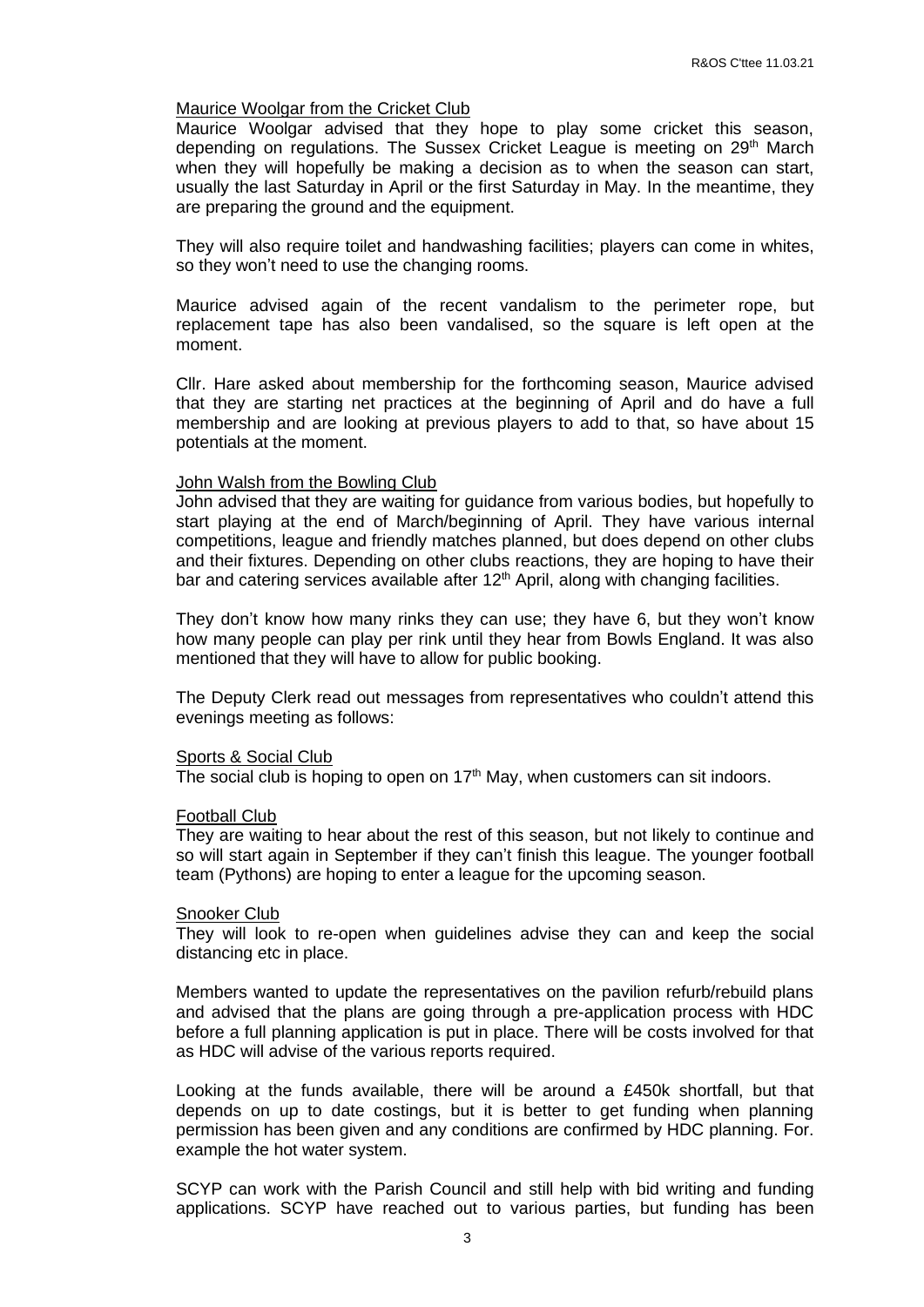different over the last year, but is now returning to some sort of normality, so they are looking out for funding that could be applied for.

Chris Cook left the meeting.

## **176. BENCHES – REQUEST FROM PDCCA**

- **176.1** Members received the design details of the bench that the PDCCA would like to install on Marehill Road, Pulborough. Members **RESOLVED** to **APPROVE** the design.
- **176.2** Members also received a draft indemnity agreement between the Parish Council and the PDCCA, with the addition of a point that states that if the bench was requested to be removed, as stated in the indemnity agreement, it would be returned to the PDCCA. Members **RESOLVED** to **APPROVE** the draft agreement and confirmed that it could be signed by the Deputy Clerk on behalf of the Parish Council.

The Deputy Clerk will proceed with the process and liaise with WSCC and the PDCCA.

**177. PROFESSIONAL ADVICE ON LEGIONELLA TESTING AND RISK ASSEMENTS AT THE SPORTS PAVILION.**

Members received advice and quotations from 3 companies regarding risk assessments and testing for Legionella Bacteria in water systems. After much discussion, Members **RESOLVED** to **APPROVE** the quotation from Aquacare Ltd for a risk assessment for  $£250.00 + vat$  and if required the testing of Legionella for £42.50 + vat. The Deputy Clerk did point out that this advice and quotation did not include the facilities within the sports & social club.

Going forward, the Officers can review the risk assessment report and decide if it is something that can be carried out by officers in future or if contractors need to carry one out on a regular basis, for example, annually.

## **178. RIVERMEAD NATURE RESERVE (RNR)**

Louise Blunden left the meeting during this item.

**178.1** Cllr. Riddle requested approval to purchase a bag of MOT to be laid across the RNR path, as it gets very muddy. The Deputy Clerk highlighted that the management plan and report does state that natural materials should be used, like wood chippings. Cllr. Lawson advised that there are still some willow coppice on the side, which is suppressing the vegetation, which the water vowels need and so that could be chipped for the path. The Deputy Clerk advised that a chipper would need to be hired, which is approx. £150.00 per day.

Cllr. Riddle advised that, as a member, he was aware that the Sussex Wildlife Trust (SWLT) are able to look after places like nature reserves and would like to suggest that they are approached to ask if they would be able to look after RNR, on behalf of the Parish Council, in accordance with the management plan. It was suggested that all Members should make sure they have read the management plan report and the previous SWLT reports to see the recommendations as this is an important, rare area for required habitat needs. Cllr Hare advised that it fits with the Wilder Horsham district project aswell. Cllr. Hunt advised that there are over 50 people signed up to Wild Pulborough and there is a new Sussex Wildlife Trust regional group that is starting and a gentleman called Phil Higgins is looking for SWLT people to get involved, so it is possible we could get more volunteers to help out, guided by SWLT for this area and other areas in Pulborough.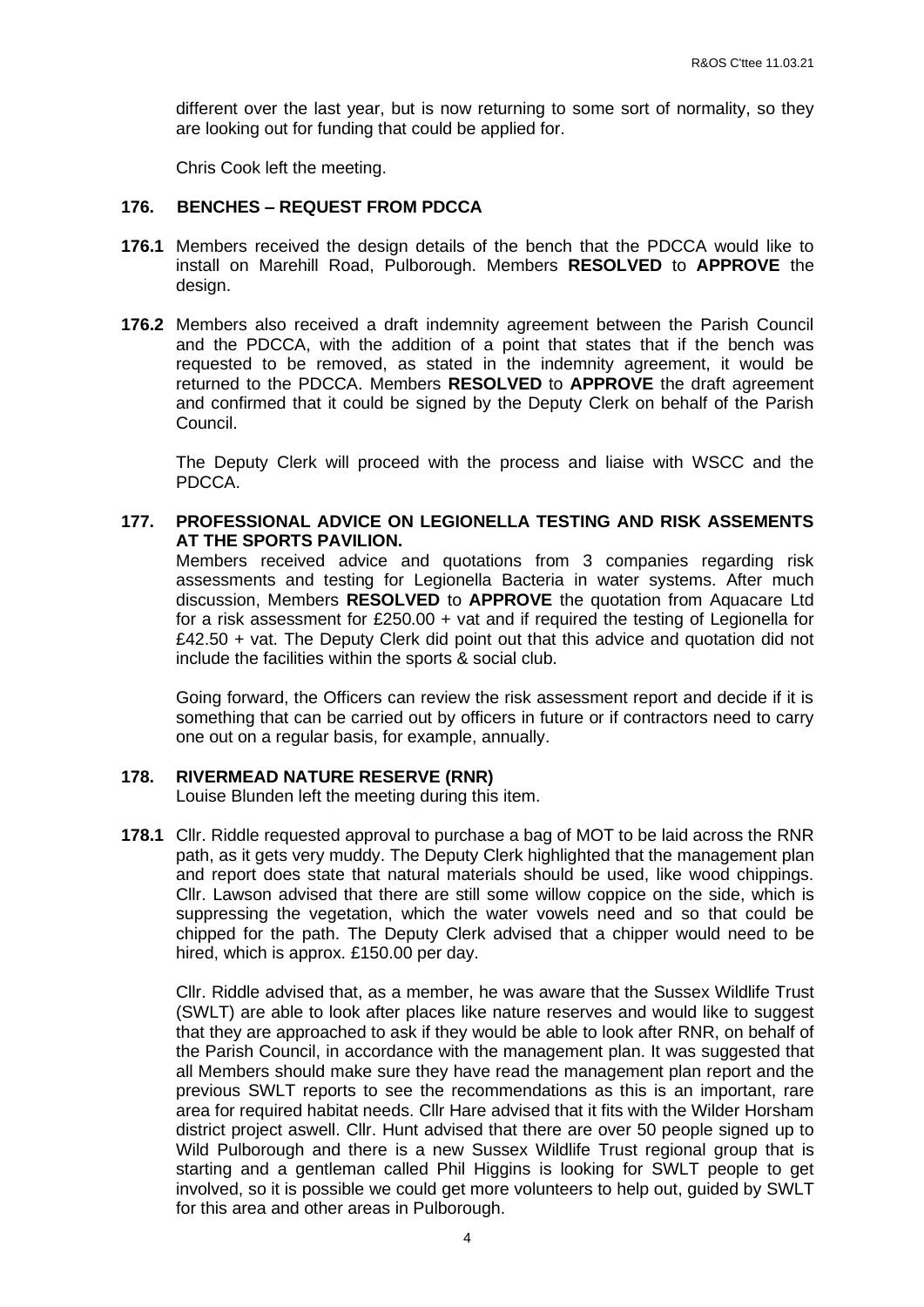Cllr. Lawson reported that on the western side, where the ditch is, a fence from one of the houses has been replaced and the ditch has been cleared out and the dredging's have been placed in two piles onto the vegetation and the wetlands. The Deputy Clerk will ask the Groundsman to have a look and take photographs and possibly remove it and perhaps speak to the property where the replacement black horizontal boards have been installed to advise that the ditch should not be cleared out. Cllr Hunt suggested that the neighbouring properties should be educated about RNR. The Deputy Clerk advised that all neighbours had been sent the reports in 2018, but Cllr. Hunt thinks information should be sent again and maybe every 6 months going forward, Wild Pulborough may be able to help with this.

Members **AGREED** that SWLT should be approached to see if they would be able to look after RNR or guide Wild Pulborough volunteers, on behalf of the Parish Council, in accordance with the management plan. Cllr. Hunt will send the contact details to the Parish Office.

- **178.2** Members received photographs of a ditch that Cllr. Riddle thinks needs repairing and also consider altering the exit of the drainage pipe in the ditch to avoid further damage. The Groundsman advised that this ditch has been like this for years and it isn't something he will be able to do. Members commented that you would need a licence from Natural England to do any drainage work as it would alter the habitat. Given that the Deputy Clerk is going to approach SWLT, as detailed above, Members think this matter should be left for now and be raised again once SWLT have responded to the request for help.
- **178.3** Cllr. Riddle thinks there is sewage foul water in quarter 2 of RNR, there is a manhole cover from a drain that is pushed up. Members requested that the Deputy Clerk contact Southern Water to ask them to check the water.

## **179. OFFERS OF HELP & FREE TREES**

- **179.1** Members received an offer from one of the Memorial Garden volunteers to refurbish the wooden benches in the Memorial Garden at no charge. Members **RESOLVED** to accept the offer with thanks.
- **179.2** Members received an offer of free trees from a local resident. It was commented that it was not the correct time to plant trees, so Cllr. Hunt has asked if the offer could be extended to Autumn and hopefully by that time Wild Pulborough should have the open space map and will have more of an idea where trees need to be planted. One Member said this was a good idea, but couldn't think of any Parish Council land where a number of trees could be planted, maybe only two or three and stated that they can see difficulties in getting in touch with landowners about planting trees elsewhere and does not think it's a Parish Council responsibility. Cllr. Hunt advised that Wilder Horsham has a landowner representative so if there are any private landowners to be approached, the representative will contact them.

The Deputy Clerk will bring this item back to a meeting in September to discuss the offer of free trees for Parish Council land only.

**179.3** Members also received an offer of free trees from eforests.co.uk, although this was in the region of 200 trees and they would like to know of any planting projects in West Sussex. Cllr. Riddle has asked local landowners if they have any land that requires trees, but they have asked about change in access and what they have to do, but they will have to get in touch with eforests.co.uk to ask them.